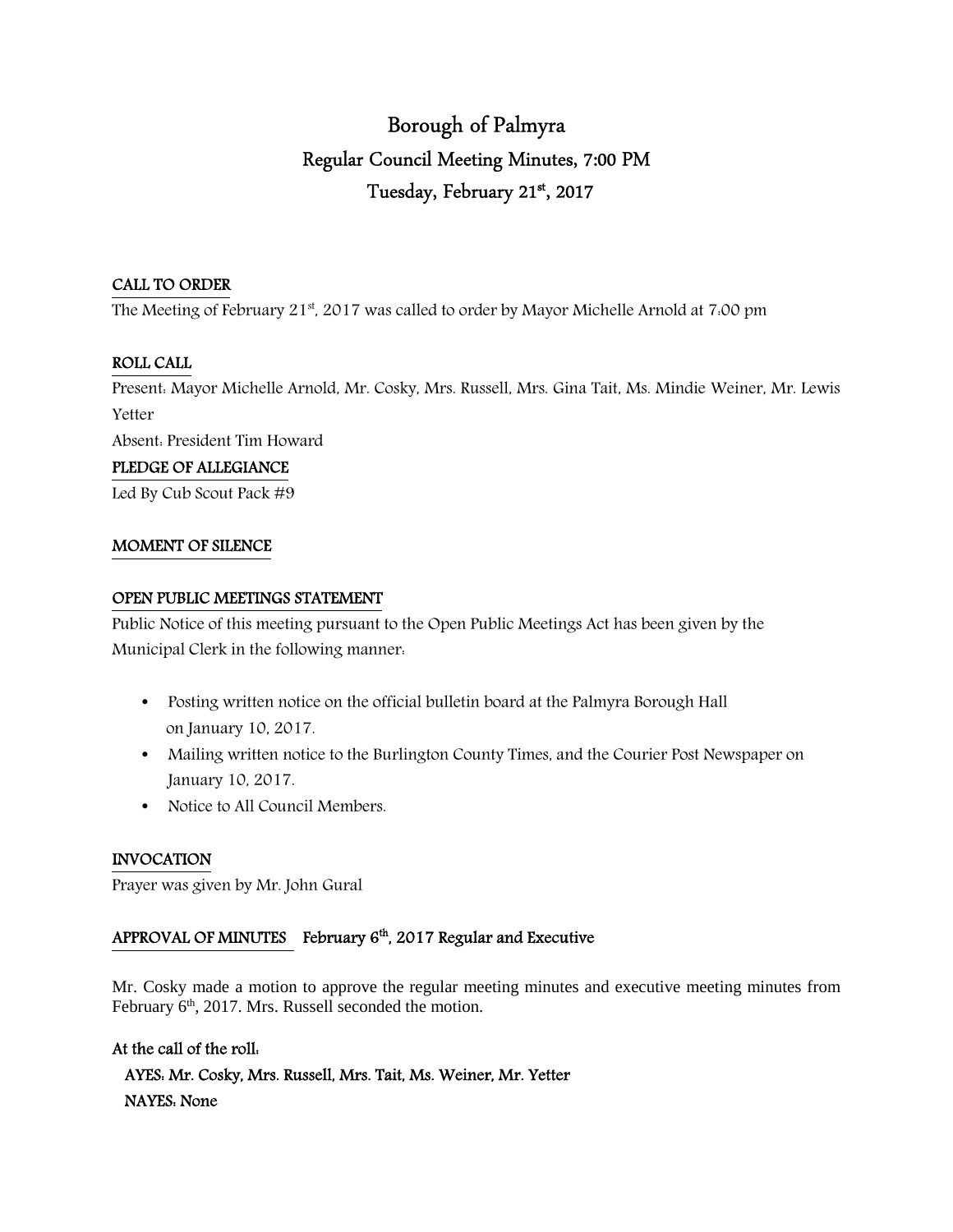### **CORRESPONDENCE**

Mayor Arnold acknowledged the following correspondence:

Thank you cards received from Mr. Ted Rosenberg, Mrs. Marva Jones and the YMCA.

A letter from NJ Department of Community Affairs Small Cities CDBG funding indicating we would not be receiving the Grant.

A letter from the James R Mitchell Estate which included a \$20,000.00 check bequeathed to the Palmyra Police Department.

A letter from the Burlington County JIF indicating Mr. John Gural has been selected to serve on the Executive Committee of the Burlington County JIF Program.

A letter from the Burlington County Board of Chosen Freeholders requesting/ selecting Mr. Gural to represent the Municipal Managers/ Administrator on the Burlington County Development Program Reorganization Committee additionally Mayor Michelle Arnold has be selected to represent the Borough of Palmyra

A Press release from The National Foundation for Women Legislators indicating Mayor Arnold has been appointed to the 2017 International Outreach Committee for the National Foundation of Women Legislators.

### PUBLIC PORTION

This public portion is for discussion on professional updates, resolutions and ordinances listed on the agenda. Please sign in at the podium, state your name and address for the record. Council will give all comments appropriate consideration. Each citizen will be allotted up to five (5) minutes to speak, in order to allow everyone an opportunity to ask questions and express their opinions or concerns. Please direct all comments to the Mayor. Each citizen may only speak once during each public portion.

Mr. Yetter made a motion to open the public portion, Mr. Cosky second the motion.

### At the call of the roll:

 AYES: Mr. Cosky, Mrs. Russell, Mrs. Tait, Ms. Weiner, Mr. Yetter NAYES: None

No one from the public wishing to be heard, Mrs. Russell made a motion to close the public portion. Mr. Yetter seconded the motion.

At the call of the roll: AYES: Mr. Cosky, Mrs. Russell, Mrs. Tait, Ms. Weiner, Mr. Yetter NAYES: None

### Ordinances on first reading with public hearing to be held on March 20<sup>th</sup>, 2017.

Ordinance 2017-1, An Ordinance Of The Borough Of Palmyra, County Of Burlington, State Of New Jersey, Establishing Policy for Property Tax Exemption on Dwelling House of One Hundred Percent Totally Disabled Veteran or Surviving Spouse.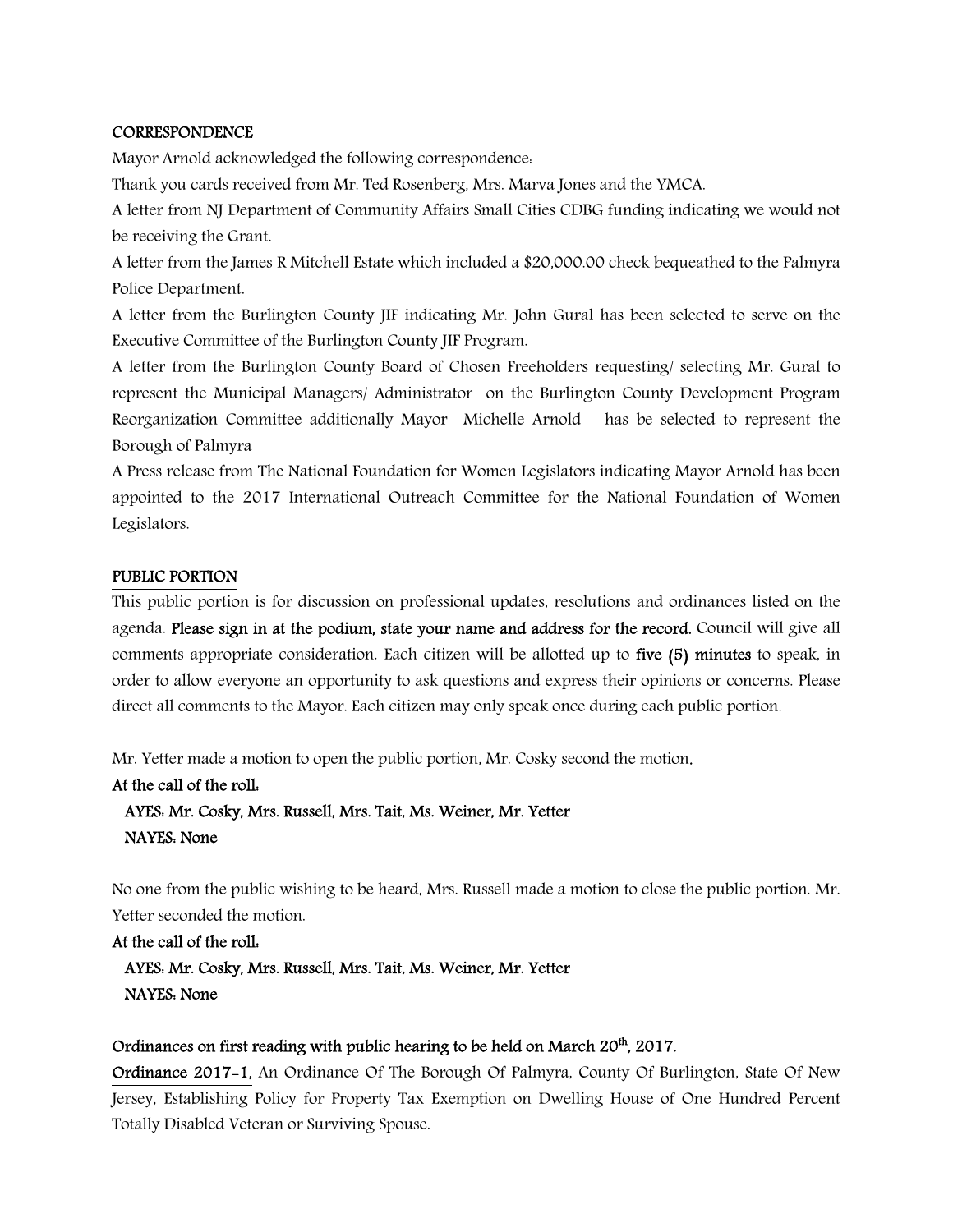A motion was made by Mrs. Russell to approve Ordinance 2017-1 as read. Mrs. Tait seconded the motion.

At the call of the roll, the vote was:

 AYES: Mr. Cosky, Mrs. Russell, Mrs. Tait, Ms. Weiner, Mr. Yetter NAYES: None

Ordinance 2017-1 was introduced and passed on first reading on February 21<sup>st</sup>, 2017. A public hearing, and final adoption will be held at the March 20<sup>th</sup>, 2017 meeting of Borough Council.

Ordinance 2017-2, An Ordinance of the Borough of Palmyra, County of Burlington, State Of New Jersey, Amending Chapter 90: Vehicles and Traffic of the Code of the Borough of Palmyra Designating W. Charles Street and Park Avenue A Multi-Stop Intersection.

A motion was made by Mr. Cosky to approve Ordinance 2017-2 as read. Mrs. Russell seconded the motion.

### At the call of the roll, the vote was:

 AYES: Mr. Cosky, Mrs. Russell, Mrs. Tait, Ms. Weiner, Mr. Yetter NAYES: None

Ordinance 2017-2 was introduced and passed on first reading on February  $21^{st}$ , 2017. A public hearing and final adoption will be held at the March 20<sup>th</sup>, 2017 meeting of Borough Council.

### RESOLUTIONS Consent Agenda

Resolution 2017-70 to Resolution 2017-82 will be enacted as a single motion, if any resolution needs additional discussion it will be removed from the consent agenda and voted on separately.

- Resolution 2017-70, Resolution Authorizing the Cancellation of Taxes for a Totally Disabled Veteran Located at Block 52.01 Lot 1.
- Resolution 2017-71, Resolution Authorizing the Cancellation of Municipal Certificate of Sale for Block 74, Lot 9
- Resolution 2017-72, Resolution Appointing William Lunemann as Electrical Sub-code Official, Effective January  $1^{st}$ , 2017 thru December 31 $st$ , 2017.
- Resolution 2017-73, Resolution Appointing Donna Condo as Public Agency Compliance Officer For the Borough of Palmyra
- Resolution 2017-74, Resolution Authorizing the Mayor to Execute a Shared Service Agreement Between the Borough of Palmyra and the Township of Cinnaminson for the Purchase of Brine Solution
- Resolution 2017-75, Resolution Rejecting Bids Received January  $24<sup>th</sup>$ , 2017 for Waterfront Park Project as all Bids Exceeded the Engineer's Estimate, Pursuant to Maser Consulting's Letter dated February 3rd, 2017.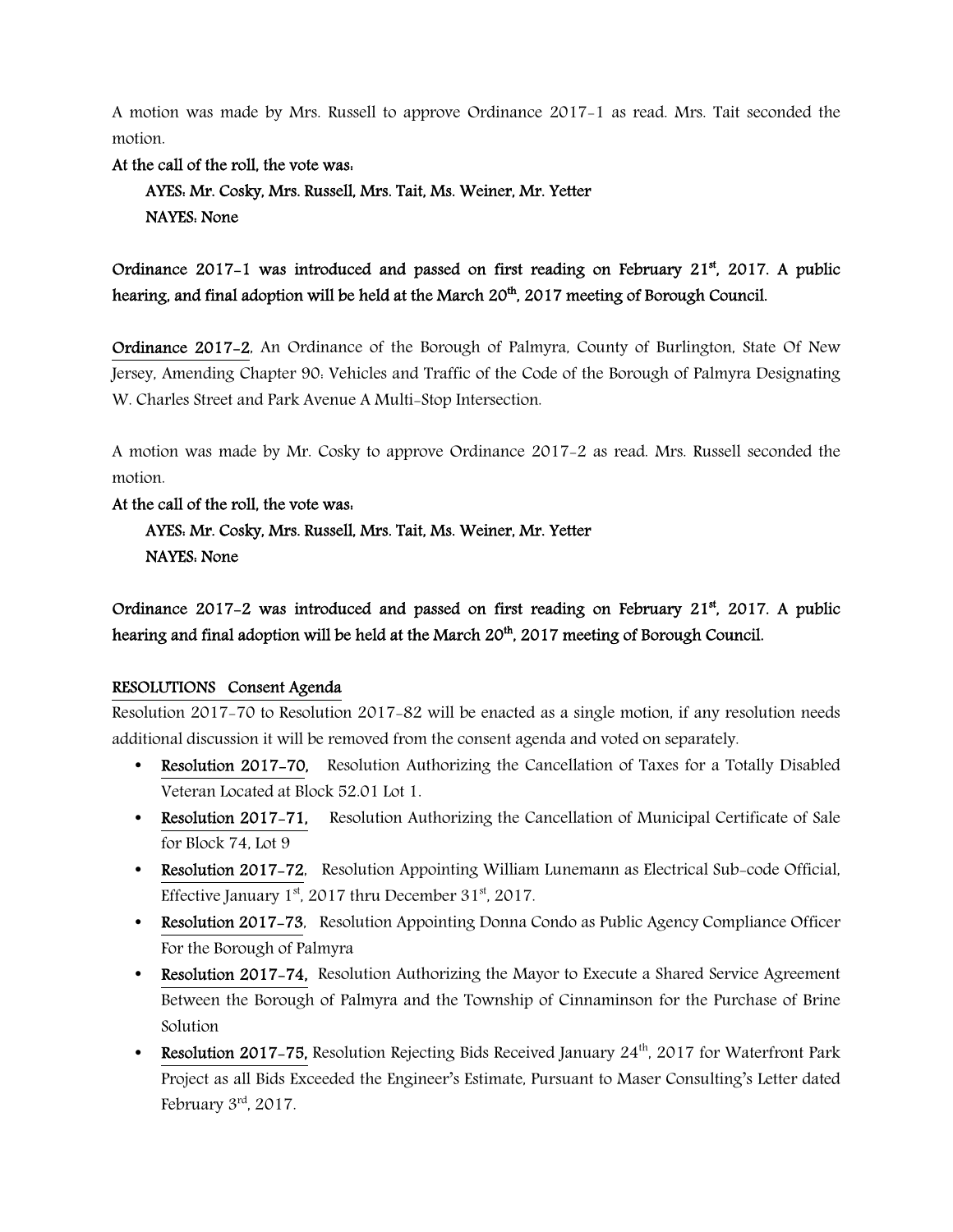- Resolution 2017-76 Resolution Authorizing the Award of a Non-Fair and Open Contract for-Professional Engineering Services to Maser Consulting, P.A.
- Resolution 2017-77 Resolution Authorizing the Funding of the Borough of Palmyra Share of the MACCS Contract with Central Jersey Waste & Recycling for Basic Service Solid Waste and Bulk Collection
- Resolution 2017–78, Resolution Authorizing the Acceptance of \$1,000.00 as the Total Balance due the Borough of Palmyra for all Housing Rehabilitation Program Funding pursuant to the Short Sale of the property located at 448 Delaware Avenue, Palmyra, NJ.
- Resolution 2017–79. Resolution Authorizing the Award of a Non-Fair and Open Contract for Professional Consulting Services to V-Comm, LLC, pursuant to Solicitor and CFO's review and approval.
- **Resolution 2017-80**, Resolution Authorizing the Submission of a Strategic Plan for the Borough of Palmyra Municipal Alliance Grant
- Resolution 2017-81, Resolution To Confirm the Governing Body's Council Committee Appointments for 2017
- Resolution 2017-82, Resolution Authorizing the Payment of Bills for the Month of February 2017 In The Amount Of \$1,751,739.95.

# Ms. Weiner requested Resolution 2017-77 be removed from the consent agenda for additional discussion.

Mrs. Russell made a motion to approve Resolution 2017-70 thru Resolution 2017-76 and Resolution 2017-78 thru Resolution 2017-82. Mr. Cosky seconded the motion.

# At the call of the roll:

# AYES: Mr. Cosky, Mrs. Russell, Mrs. Tait, Ms. Weiner, Mr. Yetter NAYES: None

• Resolution 2017-77 Resolution Authorizing the Funding of the Borough of Palmyra Share of the MACCS Contract with Central Jersey Waste & Recycling for Basic Service Solid Waste and Bulk Collection

# Discussion was heard regarding Resolution 2017-77;

Ms. Weiner inquired as to what MACCS is. Mr. Gural indicated MACCS is Municipal Apartment Condominium Collection Services, a program which allows us to collect trach in the apartment and condominium communities like the Harbour, Riverfront Villas. The program is administered by Maple Shade Township and we sign a shared service agreement with them to participate in that program. The Municipal Services Act which was adopted some time ago requires Municipalities to pay for certain services; trash collection being one of those services. This is the most efficient way to pay for the service we must provide to those communities. Ms. Weiner asked, this is more efficient that having our regular trash service pick up that trash? Mr. Gural indicated that the regular trash company would not collect it as it is not part of their normal duties and would require us to bid that service separately. The pricing we get with MACCS by the way of this contract is much cheaper, because it is such a large group of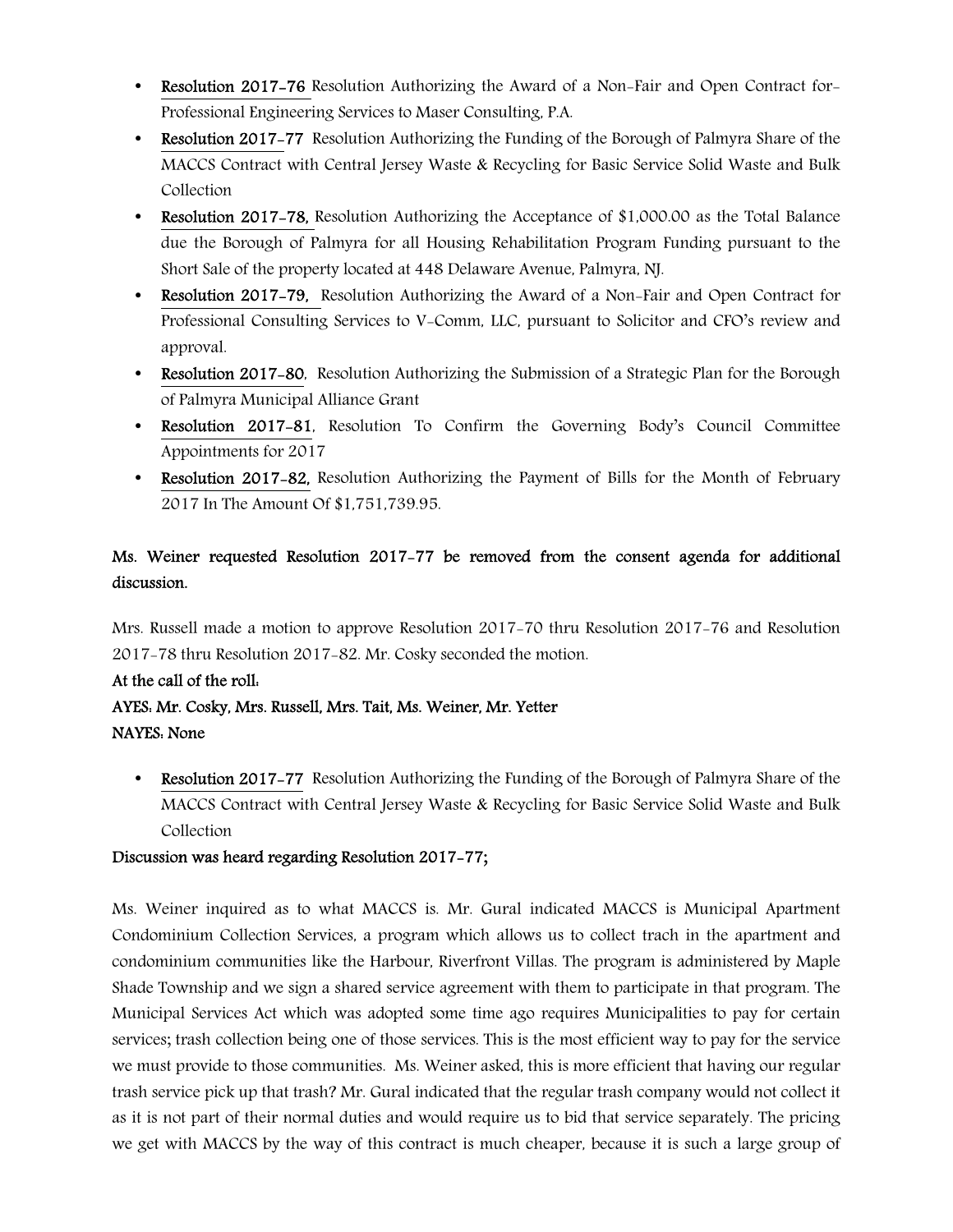municipalities, than anything we could negotiate ourselves. Mr. Gural indicated we use to pay over \$80,000.00 for this service, thru this contract we are currently paying just over \$30,000.00, an almost \$50,000.00 annual savings thru participating in this program.

Mrs. Russell made a motion to approve Resolution 2017-77, Mr. Cosky seconded the motion.

### At the call of the roll, the vote was:

# AYES: Mr. Cosky, Mrs. Russell, Mrs. Tait, Ms. Weiner, Mr. Yetter NAYES: None

Mrs. Russell made a motion to approve the Treasurer's Report for January 2017. Mr. Yetter seconded the motion.

At the call of the roll, the vote was: AYES: Mr. Cosky, Mrs. Russell, Mrs. Tait, Ms. Weiner, Mr. Yetter NAYES: None

Mayor Arnold then appointed Jason Furrer and Richard Dreby to the Land Use Board as alternate members.

### COMMUNITY SPOTLIGHT

Jessie from the Cub Scout Pack #9 spoke about their visit to the Police Department. He indicated they saw guns, the jail cells and other cool stuff. The Troop Leader accompanying them stated, tonight they are here for "Meet the Mayor and Town Council", part of a requirement they need to move forward in the Cub Scout Group. Many of these cubs' scouts will be moving up to Boy Scouts in about 3 weeks. Also in the fall of each year Cub Scout Park #9 also participates in the Scouting for Food Program, collecting donations for Bread of Life Food Pantry. Additionally Cub Scout Pack #9 also put in over 1000 hours helping build the walls in the basement, the ceiling and floors of the Bread of Life Food Pantry at Epworth United Methodist Church.

During Palmyra Day May 6<sup>th</sup>, 2017 the Office of Emergency Management will be hosting a Free CPR Training program between 11:00 am and 1:00 pm at the Palmyra Fire House.

### DISCUSSION ITEMS

The Mayor met with Brian McBride, Superintendent and Ken Holloway, Principal of Palmyra High School regarding the mural to be painted at Tony's Barber Shop. The Mayor would like to include the students from Palmyra High School in the project of painting the wall. They are currently gathering ideas for some sort of collage. The Mayor indicated we are moving forward with this project.. Mr. Ventura indicated he has some ideas, possibly a now and then type of painting, something about the police, the fire house, maybe the history of the town, etc. Mayor asked Mr. Ventura to come up with some sort of theme, then we can schedule a meeting and go over the ideas and put this project together. Mayor indicated she would contact Mr. Ventura and set up a meeting next week.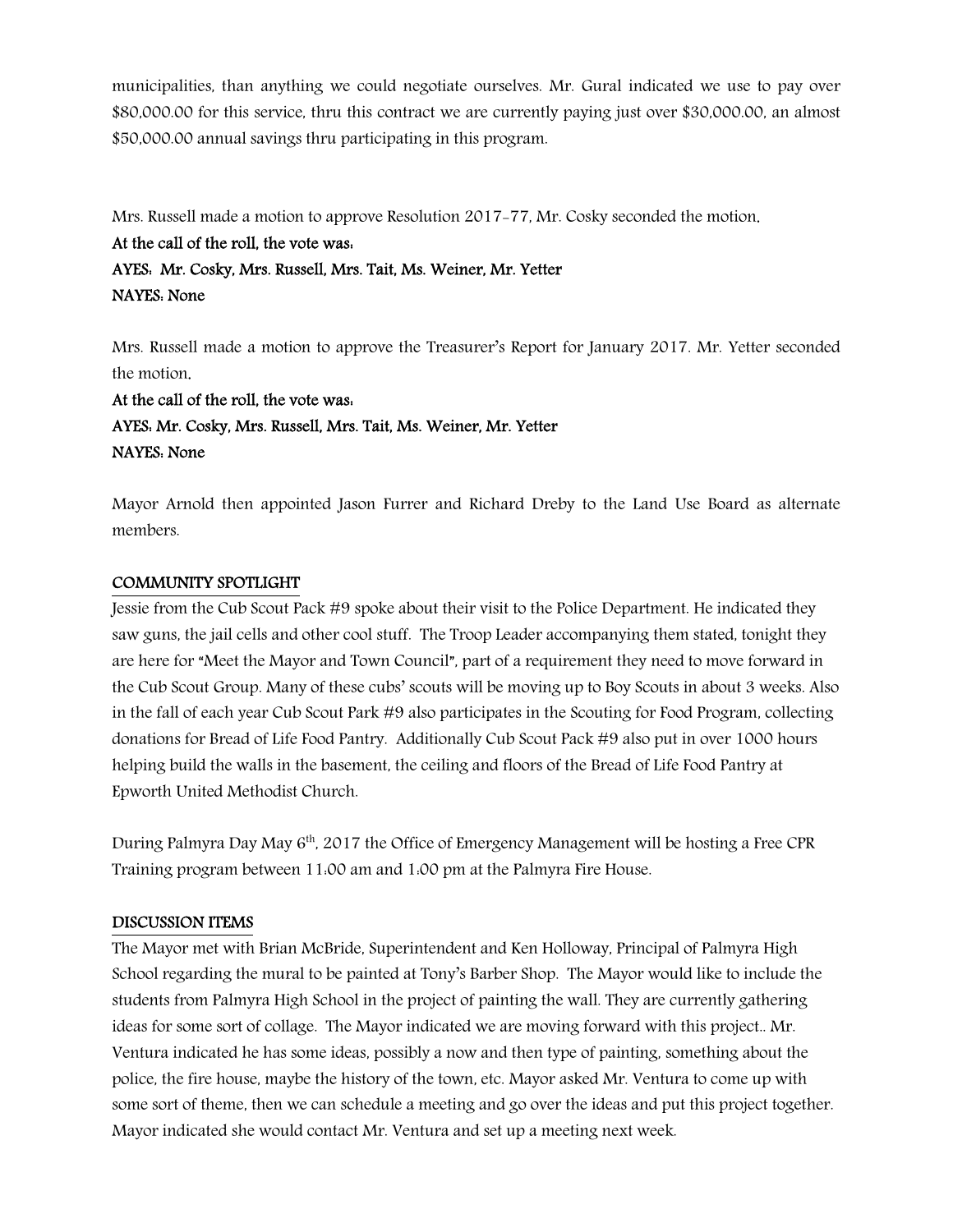Mr. Gural informed Borough Council that we received an offer from the New Jersey DEP, regarding the New Jersey Tree Recovery Program. This program would allow us up to 2000 trees seedlings, at no cost, which we would give out to those interested from our community. Mr. Gural told council this is not an easy program to administer and the Shade Tree Committee ran this program in the past. After much discussion regarding the program Mrs. Russell indicated the Shade Tree Committee would be willing to help with the disbursement. Council indicated they would like to participate in the program however would like to change the number of trees we receive to 500 if possible.

Mrs. Russell made a motion to approve resolution 2017-83, Resolution authorizing participation in the 2017 NJ Tree Recovery Program contingent on receiving 500 trees. The motion was seconded by Mr. Cosky.

At the call of the roll, the vote was: AYES: Mr. Cosky, Mrs. Russell, Mrs. Tait, Ms. Weiner, Mr. Yetter NAYES: None

### ADMINISTRATOR REPORT

Mr. Gural indicated that Habitat for Humanity is meeting tonight to determine if they will purchase the Tri- Boro Vets property for one dollar. We should have more information tomorrow. After they purchase they will be coming before the Land Use Board for permission to sub-divide the property, so two houses could be built there. Also amendments were made to the agreement of sale that indicate they must have all approvals needed by June 30th, of 2017.

The Tree Service Bid is being work on by Mr. Rosenberg and Ms. Jackson. It should be completed soon and on our website shortly.

#### COMMITTEE REPORTS

Lew Yetter indicated the Public Works and Sewer Committee met Friday February 17<sup>th</sup>, 2017. Mr. McGill is really on the ball and has some good ideas. We have a new 550 pick-up which be in next week. The committee would like to possibly place ash tray/ trash containers along the edges of Legion Park. Additionally they have a plan in place to secure the statue at the war memorial. The Green team also met and are looking to set up a table on Palmyra Day to hand out more information about the Green Team and what they are doing.

Bernadette Russell indicated she attended the school board meeting where recognition awards were being given to various teachers and students. She also told council that a feasibility study is being done to determine if the sixth grade students should also be going to the high school instead of Charles Street School. Mrs. Russell also wanted to acknowledge Mrs. Debbie Falcone, the teacher whose students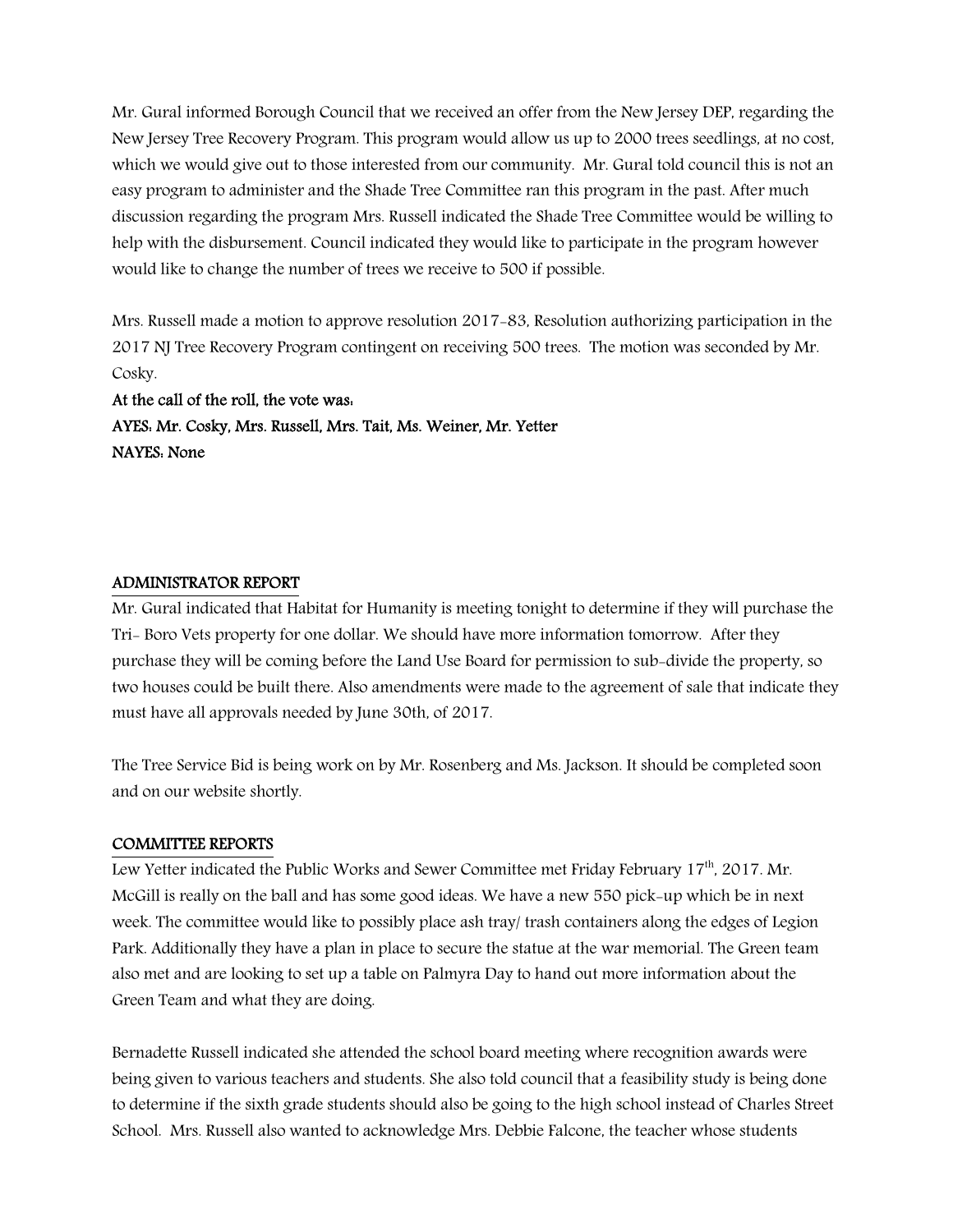wrote and took the bill to the New Jersey Assembly, to ban NJ schools and colleges from using polystyrene food containers in their cafeterias. Mrs. Russell also indicated she would be meeting with Dave Austin of the Shade Tree Committee soon.

Mindie Weiner indicated she and the business and community development committee met on the  $15<sup>th</sup>$ of February and talked about how they could make downtown Palmyra, "a place to talk about". An appointment is scheduled for next week with Haddonfield to get information about their downtown and how they got started. Additionally they will be getting information regarding Haddonfield's Farmers Market. The committee is also reaching out to the Director of Community Development in Collingswood to get information regarding their successes and challenges in community development. Mrs. Russell will also be reaching out to the Mayor of Cinnaminson Township to see how they are bringing new business into town. Ms. Weiner also attended the Palmyra Improvement Association meeting and is anticipating working closely with that association in the future to do some great things in the Borough.

Gina Tait indicated to council that we still have to wait a little while before we can evaluate the fields and buildings, once the weather breaks we will begin that process. Mrs. Tait also indicated she and the Mayor have to set a time to set the schedule for public events.

Frank Cosky indicated he will be scheduling a meeting with the construction department and the municipal court office this week.

Mayor Arnold stated she had information on a Farmers Market Program and had also spoken with the Mayor of Cinnaminson regarding their business development programs. She will be happy to share that information with the various committees. The Mayor will be meeting with the public safety committee soon. The Mayor also received a request from the Fire Chief and the Deputy Fire Chief regarding a meeting with the safety committee before the budget meeting; to discuss the presentation of the new fire truck; so that everyone will be up to speed when it is presented to the entire council at the budget meeting. Mayor Arnold indicated how the solicitor's permit process works. She indicated there have been some concerns regarding people out soliciting in our neighbors. Chief Pearlman indicated all solicitors having permits have photo id's which you can ask to see, if they cannot show you their ID or they do not have a soliciting permit, call the police. Mayor Arnold again noted the school resource officer, Mr. Kendall is doing an excellent job. Mayor Arnold also stated that if you are installing solar panels, please make sure that you obtain the proper permits and are not installing more than the area of the roof allows or can support. Mr. Gural and Mayor Arnold will be attending the 30 Mayors/30 Developers Network Exchange on March 15<sup>th</sup>, 2017 at Rowan College. Mayor Arnold also stated she will be attending the Sound off Legislative Conference at Resorts in Atlantic City on March 8<sup>th</sup>, 2017. Mayor Arnold indicated she was asked to be a speaker on the panel at the Annual Women's Legislative Breakfast sponsored by the Burlington County Reginal Chamber of Commerce, which will be held March 10<sup>th</sup>, 2017. Mayor Arnold stated she will be attending and will represent the Borough of Palmyra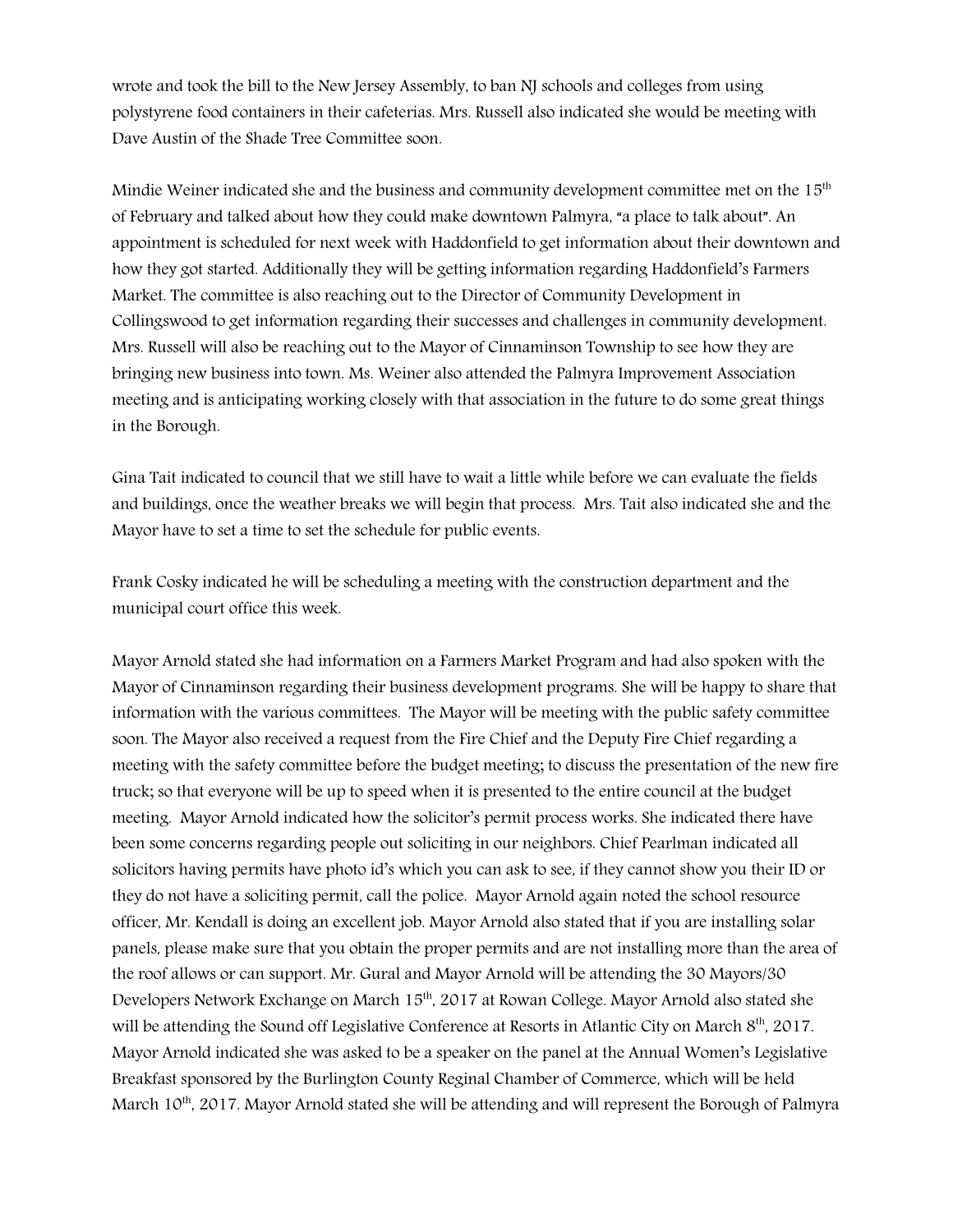on the panel. Mayor Arnold also announced that The "July for Jay" fundraiser will be held on March 11<sup>th</sup>, 2017 from 5 to 10 pm at the Delran VFW, and the tickets are \$25.00.

PUBLIC COMMENT Please sign in at the podium and state your name and address for the record. Council will give all comments appropriate consideration. Each citizen will be allotted up to five (5) minutes to speak, in order to allow everyone an opportunity to ask questions and express their opinions or concerns. Please direct all comments to the Mayor. Each citizen may only speak once during each public portion.

Mrs. Russell made a motion to open the public portion. Mr. Cosky second the motion.

At the call of the roll, the vote was:

AYES: Mr. Cosky, Mrs. Russell, Mrs. Tait, Ms. Weiner, Mr. Yetter NAYES: None

Mr. Rader – Habour Drive – Mr. Rader inquired, shouldn't the governing body have to advertise if they are taking action after closed session? Mayor Arnold explained what happens after the governing body comes back in open session after closed session. Mr. Rosenberg stated the governing body could do a better job of indicating what specifically is going to be discussed in closed session. Mayor Arnold stated most of the things which action is taken on after closed session usually have some time constraints associated with them, mostly all other things are held over to the next council meeting.

Ms. Jackson – Van Sant Drive –Ms. Jackson indicated that her daughter is a Girl Scout with troop #26165. Her daughter and another girl from that troop are in the process of planning their silver award project. For their silver award project they would like to build or buy a trophy show case for the community center or another building in the Borough where various trophies won by different groups or teams could be displayed. Mayor Arnold indicated it was a great idea and she should contact Mrs. Tait and set up a meeting so they can work out the details.

Mr. Casparro – Morgan Avenue – Mr. Casparro asked if the hours of solicitation could fluctuate depending upon the time of year. Mr. Casparro also indicated that the Palmyra Improvement Committee had a very good meeting with about 30 people in attendance, and about 40 to 50 people expressing an interest. They talk about things that they would like to see come to downtown Palmyra like a Farmers Market. Another idea they had was to have some of their members attend every Borough Council meeting, so they are more engaged and someone would be here to let Borough Council know what they are doing and what they are thinking. Mr. Casparro also indicated they are still trying to coordinate with Riverton for the cleanup day which we are trying to hold on April 29<sup>th,</sup> 2017, which is the weekend before Palmyra Day, May  $6<sup>th</sup>$ , 2017. Mr. Casparro also said he is ready to meet with the Mayor and is hoping to do that soon.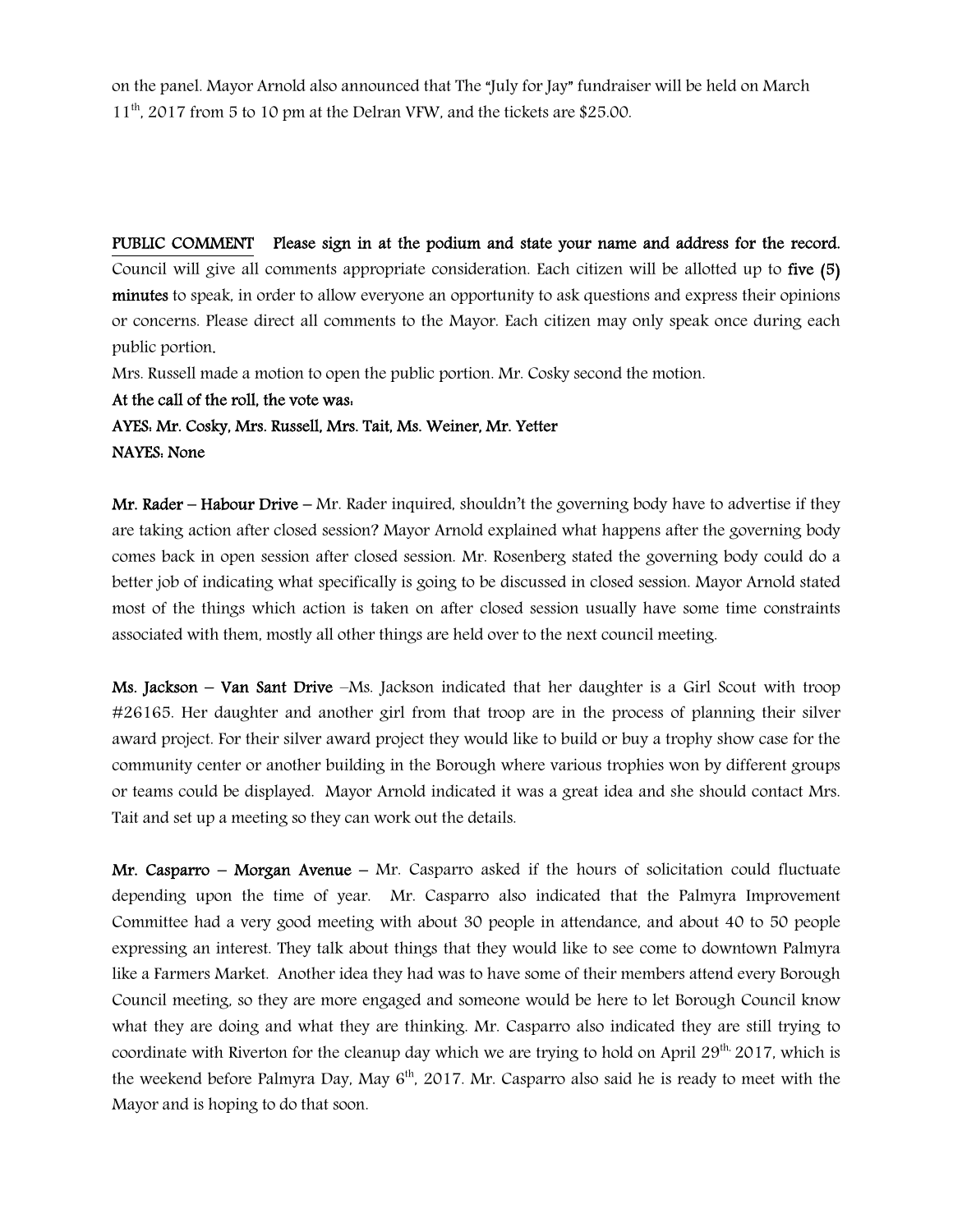No one else from the public wishing to be heard, Mrs. Russell made a motion to close the public portion. Mr. Yetter seconded the motion.

At the call of the roll, the vote was: AYES: Mr. Cosky, Mrs. Russell, Mrs. Tait, Ms. Weiner, Mr. Yetter NAYES: None

### MAYOR AND COUNCIL COMMENTS

Mrs. Tait suggested everyone look at the Palmyra School website, it keep you up to date with what the kids are doing and accomplishing in the school district. She also told everyone to sign up for the email blasts from the principle, Mr. Holloway. Mrs. Tait also notified council, that Liza Tait had received the Presidential Award for Volunteerism, representing the State of New Jersey.

Mr. Cosky thanked everyone for coming out and encouraged them to invite others to come out and learn how our government works.

Yetter said he has had many requests from bands who want to play for the summer concert series. He inquired if he could start booking now or does he need to wait? Mayor Arnold and Mrs. Tait indicated he could start booking them now.

Mrs. Russell indicated she heard wonderful things at the school board meeting and hopes that we continue selling the positive things the kids are doing in the community.

Ms. Weiner - No Comment

Mayor Arnold thanked everyone for coming out, especially the cub scouts and thanked council for really getting up and running with their committee assignments. She asked that when they hold meetings; would they send her an email with the date and time. Mayor Arnold also said," Remember to be kind to one another and be good neighbors".

### Resolution 2017- 84,

Resolution Excluding the Public from Certain Meetings Pursuant To Section 8 of the Open Public Meeting Act C. 231 P. L. 1975. Litigation, Contracts, Negotiations

Access agreement with NAI Litigation with Fillit Agreement with Riverfront for sewer operating services